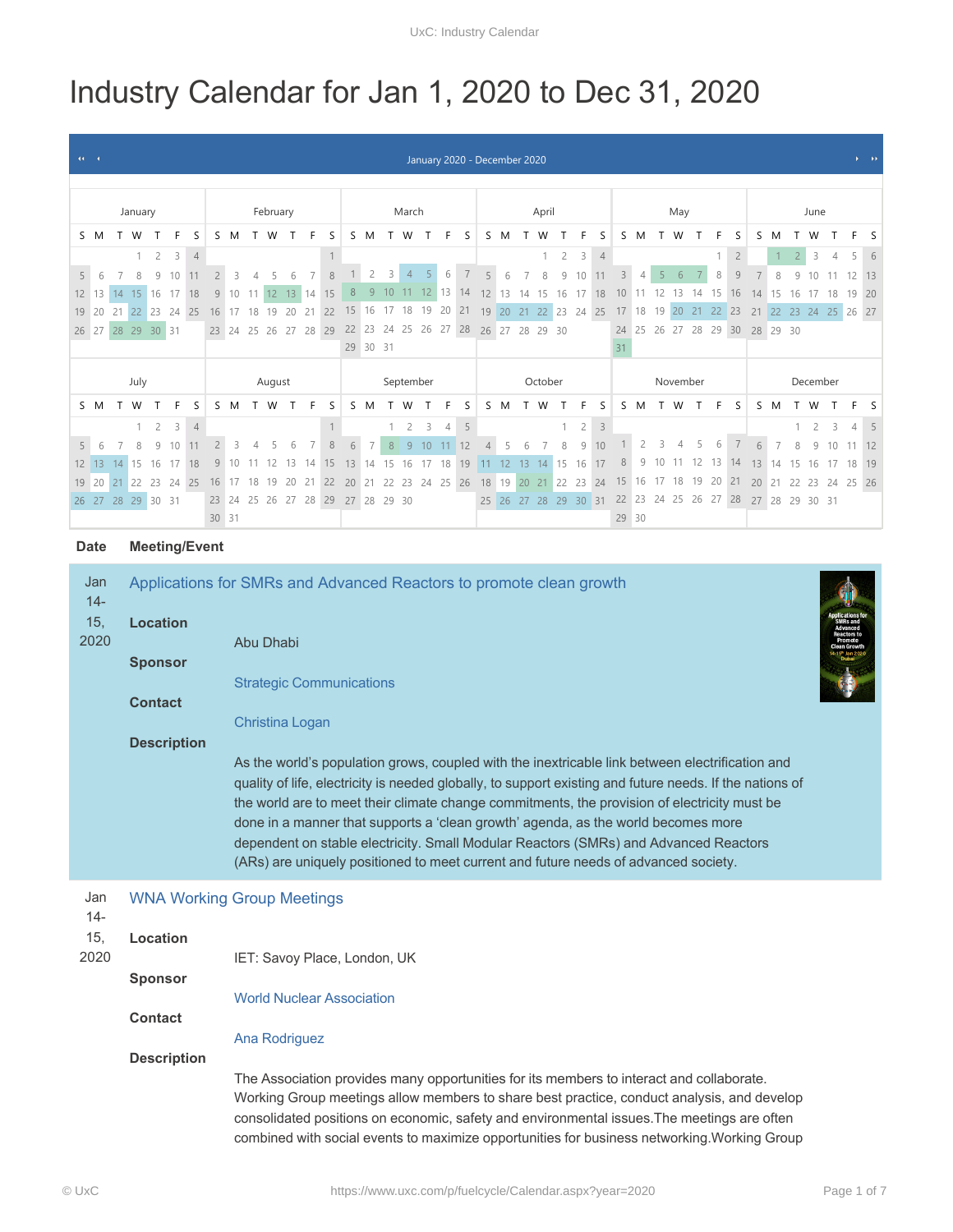UxC: Industry Calendar

meetings are held throughout the year, typically in January, April (alongside the WNFC conference), and in September (alongside the Symposium).

| Jan<br>22,<br>2020           | <b>Nuclear Fuel Supply Forum</b><br><b>Location</b><br><b>Sponsor</b><br><b>Contact</b><br><b>Description</b> | The Mayflower Hotel, Washington, DC<br><b>NEI</b><br>Nima Ashkeboussi<br>This one-day forum will provide information on policy issues related to the nuclear fuel industry.<br>Speakers from key government agencies and organizations that shape policy will present the<br>latest insights on what lies ahead.                                                                                                                                                                                                                                                                                                                                                                                                                                                                                                                                                                                                                                | NE <sup>1</sup>                                                                                                         |
|------------------------------|---------------------------------------------------------------------------------------------------------------|-------------------------------------------------------------------------------------------------------------------------------------------------------------------------------------------------------------------------------------------------------------------------------------------------------------------------------------------------------------------------------------------------------------------------------------------------------------------------------------------------------------------------------------------------------------------------------------------------------------------------------------------------------------------------------------------------------------------------------------------------------------------------------------------------------------------------------------------------------------------------------------------------------------------------------------------------|-------------------------------------------------------------------------------------------------------------------------|
| Jan<br>$28 -$<br>30,<br>2020 | Location<br><b>Sponsor</b><br><b>Description</b>                                                              | 35th INMM Spent Fuel Management Seminar<br>Hilton Alexandria Old Town, Virginia USA<br>Institute of Nuclear Materials Management (INMM)<br>The Spent Fuel Seminar provides a forum for the exchange of the newest technical information<br>related to all aspects of spent fuel management. Special sessions are arranged on safeguards,<br>international and domestic management, packaging and transportation, information surety,<br>inspections, containment and surveillance, measurement technology, nuclear processing and<br>physical protection.                                                                                                                                                                                                                                                                                                                                                                                       |                                                                                                                         |
| Feb<br>$12 -$<br>13,<br>2020 | Location<br><b>Sponsor</b><br><b>Contact</b><br><b>Description</b>                                            | <b>Nuclear Decommissioning &amp; Waste Management Summit</b><br>London, UK<br><b>Active Communications International (ACI)</b><br><b>Pedro Xavier</b><br>ACI's 7th Nuclear Decommissioning and Waste Management Summit will be taking place in<br>London, UK, on 12th - 13th of February 2020. The two day event will bring together senior<br>executives from the key industry stakeholders from Energy Providers, Plant Owners &<br>Operators, Industry Consultants & Experts, Lawyers, Purchasing and Procurement<br>Management Professionals, Nuclear Regulators, Nuclear Technology Companies, Industry<br>Investors, Asset Management Companies, Nuclear Engineers and Safety Inspectors,<br>Decommissioning Managers, Waste Management Companies, Governmental representatives,<br>Radiation and health protection agencies, Packaging & Transportation Officials, Academic<br>Institutions, Research Organisations and Market Analysts. |                                                                                                                         |
| Mar 4<br>$-5,$<br>2020       | <b>Location</b><br><b>Sponsor</b><br><b>Contact</b>                                                           | <b>Nuclear Power Plants Expo &amp; Summit</b><br>Pullman Istanbul Airport Hotel, Istanbul, Turkey<br><b>NPPES</b><br><b>Koray Tuncer</b>                                                                                                                                                                                                                                                                                                                                                                                                                                                                                                                                                                                                                                                                                                                                                                                                        | /ISTANBU<br><b>NPPES</b><br><b>NPPES</b><br><b>NUCLEAR</b><br>POWER<br>$\frac{5}{4}$<br>LANTS<br>8 PO<br>UMMIT 똪<br>ι Ξ |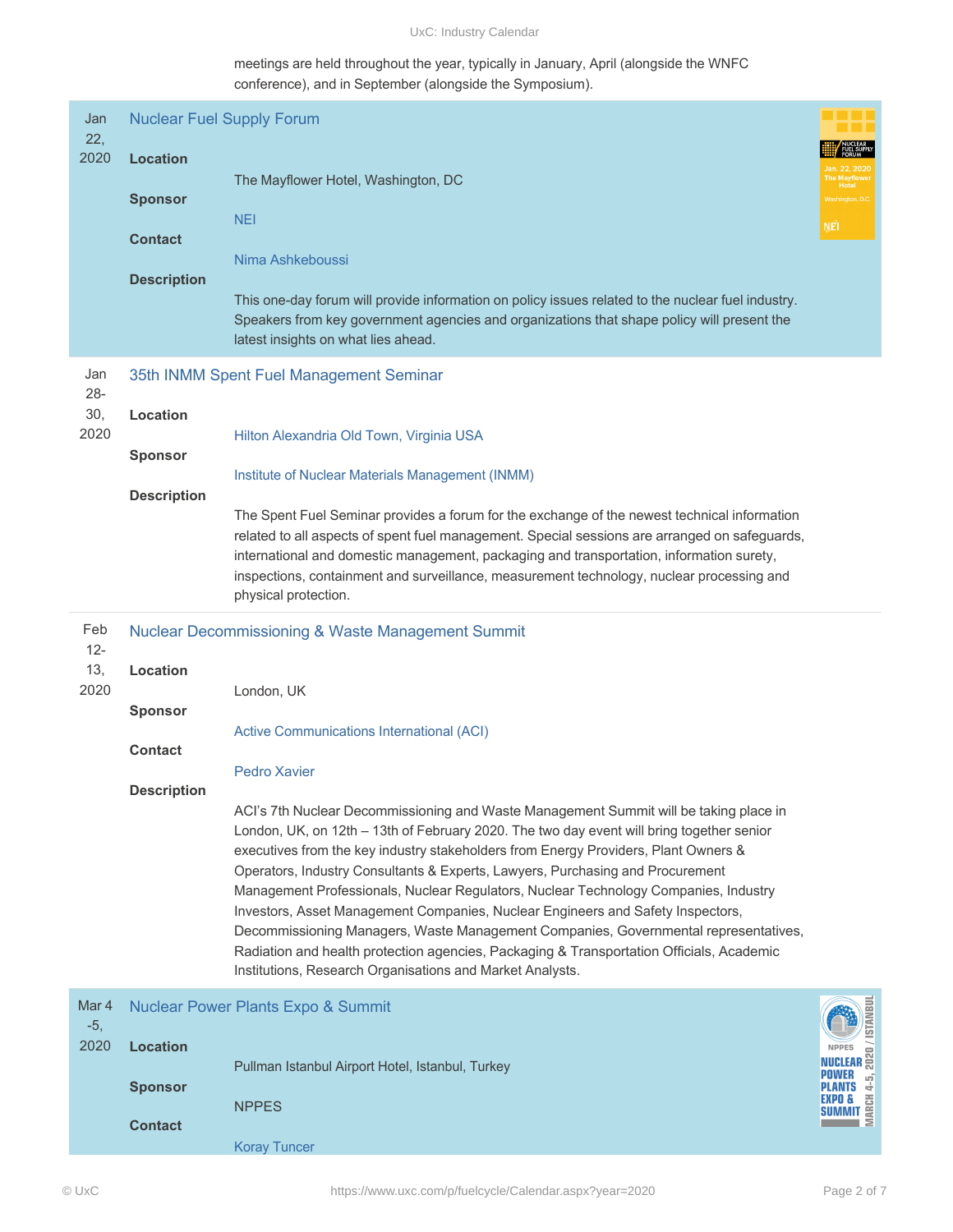UxC: Industry Calendar

|                              | <b>Description</b>                                                        | NPPES is the best way to keep up to date with the latest developments in Turkey's booming<br>nuclear industry. Find out about the latest NPP projects, plans, products and solutions. Benefit<br>from extensive networking opportunities with nuclear industry peers, get the chance to approach<br>senior level executives from a large number of local and international companies and ensure<br>you stay at the nuclear industry.                                                                                                                                                                                     |     |
|------------------------------|---------------------------------------------------------------------------|--------------------------------------------------------------------------------------------------------------------------------------------------------------------------------------------------------------------------------------------------------------------------------------------------------------------------------------------------------------------------------------------------------------------------------------------------------------------------------------------------------------------------------------------------------------------------------------------------------------------------|-----|
| Mar 8<br>$-12,$<br>2020      | Location<br><b>Sponsor</b><br><b>Contact</b>                              | <b>Waste Management Conference</b><br><b>Phoenix Convention Center</b><br><b>WM Symposia</b>                                                                                                                                                                                                                                                                                                                                                                                                                                                                                                                             |     |
|                              | <b>Description</b>                                                        | <b>Melanie Ravalin</b><br>The annual Waste Management (WM) Conference, presented by WM Symposia (WMS),<br>attracts thousands of registrants from around the world and is widely regarded as the premier<br>international conference for the management of radioactive material and related topics. WMS<br>is a non-profit organization dedicated to education and opportunity in waste management. It<br>was founded to provide a forum for discussing and seeking cost-effective and environmentally<br>responsible solutions to the safe management and disposition of radioactive waste and<br>radioactive materials. |     |
| Apr<br>$20 -$<br>22,<br>2020 | <b>Location</b><br><b>Sponsor</b><br><b>Contact</b><br><b>Description</b> | World Nuclear Fuel Cycle CANCELED<br>Stockholm, Sweden<br><b>NEI &amp; WNA</b><br>Nima Ashkeboussi<br>The annual World Nuclear Fuel Cycle (WNFC) conference is co-organised by Nuclear Energy<br>Institute and World Nuclear Association. It is a top-level international forum that connects<br>companies with cutting-edge information and emerging trends which affect the nuclear industry.<br>Leading industry experts will provide information and insights that will help you and your<br>company navigate successfully through the complex and changing fuel marketplace. WNFC                                   |     |
|                              |                                                                           | also provides many opportunities to network with high-level industry executives and features<br>technical visits.                                                                                                                                                                                                                                                                                                                                                                                                                                                                                                        |     |
| May 5<br>-7,<br>2020         | Location                                                                  | Used Fuel Management Conference CANCELED<br>Planet Hollywood, Las Vegas, NV                                                                                                                                                                                                                                                                                                                                                                                                                                                                                                                                              |     |
|                              | <b>Sponsor</b><br><b>Contact</b>                                          | <b>NEI</b>                                                                                                                                                                                                                                                                                                                                                                                                                                                                                                                                                                                                               | ŅÊI |
|                              | <b>Description</b>                                                        | <b>Rodney McCullum</b><br>Nuclear plant fuel managers; dry fuel storage project managers; used fuel cask designers; utility<br>licensing and compliance personnel; used fuel storage, transportation, and disposal<br>consultants; architect engineers; pool-to-pad services companies; hardware suppliers;<br>government agency managers, technical experts, contractors, stakeholders and international<br>experts responsible for used nuclear fuel management issues. Sessions in the following areas                                                                                                                |     |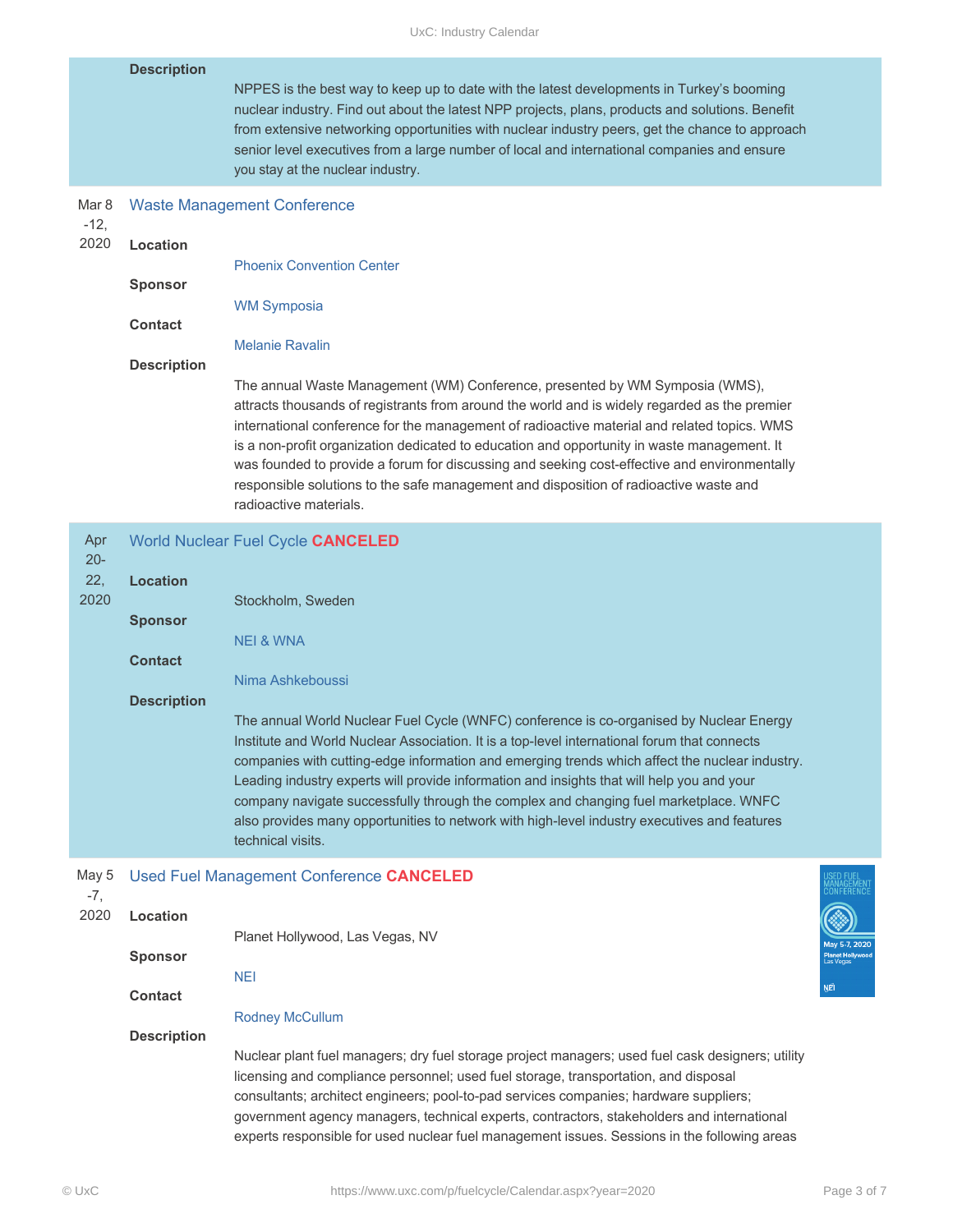#### UxC: Industry Calendar

are planned: Dry cask storage Cumulative Burden Reduction and Licensing Process Improvements Management of emerging and ongoing used fuel storage and transportation technical and regulatory issues Waste Confidence and Extended Storage U.S. used fuel management policy Consolidated interim storage, Disposal and transportation of used fuel Dry Storage Operating Experience

| May<br>$20 -$<br>22,<br>2020    | <b>Location</b><br><b>Sponsor</b><br><b>Contact</b><br><b>Description</b> | <b>Nuclear Energy Assembly CANCELED</b><br>Omni Shoreham, Washington, DC<br><b>NEI</b><br><b>Jamie Williams</b><br>NEI's Annual Industry Conference and Supplier Expo: Nuclear Energy Assembly (NEA) is the<br>annual conference of the nuclear technologies industry that brings together industry leaders<br>from all levels. The conference draws hundreds of senior executives, NAYGN members, and<br>policymakers from around the world.                                                                                                                                                                                                                                                                                                                                                                  | NAYGN |
|---------------------------------|---------------------------------------------------------------------------|----------------------------------------------------------------------------------------------------------------------------------------------------------------------------------------------------------------------------------------------------------------------------------------------------------------------------------------------------------------------------------------------------------------------------------------------------------------------------------------------------------------------------------------------------------------------------------------------------------------------------------------------------------------------------------------------------------------------------------------------------------------------------------------------------------------|-------|
| May<br>$31 -$<br>Jun 2,<br>2020 | Location<br><b>Sponsor</b><br><b>Contact</b><br><b>Description</b>        | <b>WNFM 47th Annual Meeting CANCELED</b><br>Doubletree by Hilton, Montreal, Canada<br><b>World Nuclear Fuel Market</b><br>Jeannie Klinetob<br>WNFM organizes and hosts a well-attended annual meeting that provides a forum for the<br>discussion of issues of interest to its members. The Board of Governors spends a considerable<br>amount of time and effort planning and refining the annual meeting theme, and Board Members<br>are personally involved in scheduling the annual meeting speakers as well as chairing the<br>individual meeting sessions. This personal ownership approach assures a meeting that<br>addresses industry issues that nuclear fuel cycle participants want and need to hear.                                                                                              |       |
| Jun<br>$22 -$<br>25,<br>2020    | <b>Location</b><br><b>Sponsor</b><br><b>Contact</b><br><b>Description</b> | UxC Nuclear Fuel Training Seminar - Atlanta CANCELED<br>InterContinental Buckhead, Atlanta, GA<br>UxC, LLC<br><b>Eric Webb</b><br>Following over a decade of successful seminars focused on utility nuclear fuel procurement,<br>UxC created its new Nuclear Fuel Training Seminar in 2016. All participants in the nuclear fuel<br>markets require up-to-date knowledge and unbiased insights in order to formulate effective<br>strategies either for procurement, sales efforts, investment activities, or other related objectives.<br>This seminar is designed to assist you in achieving these goals by providing an advanced<br>understanding of factors affecting nuclear fuel demand, market price formation, supply source<br>availability, supplier motivations, and utility contracting practices. |       |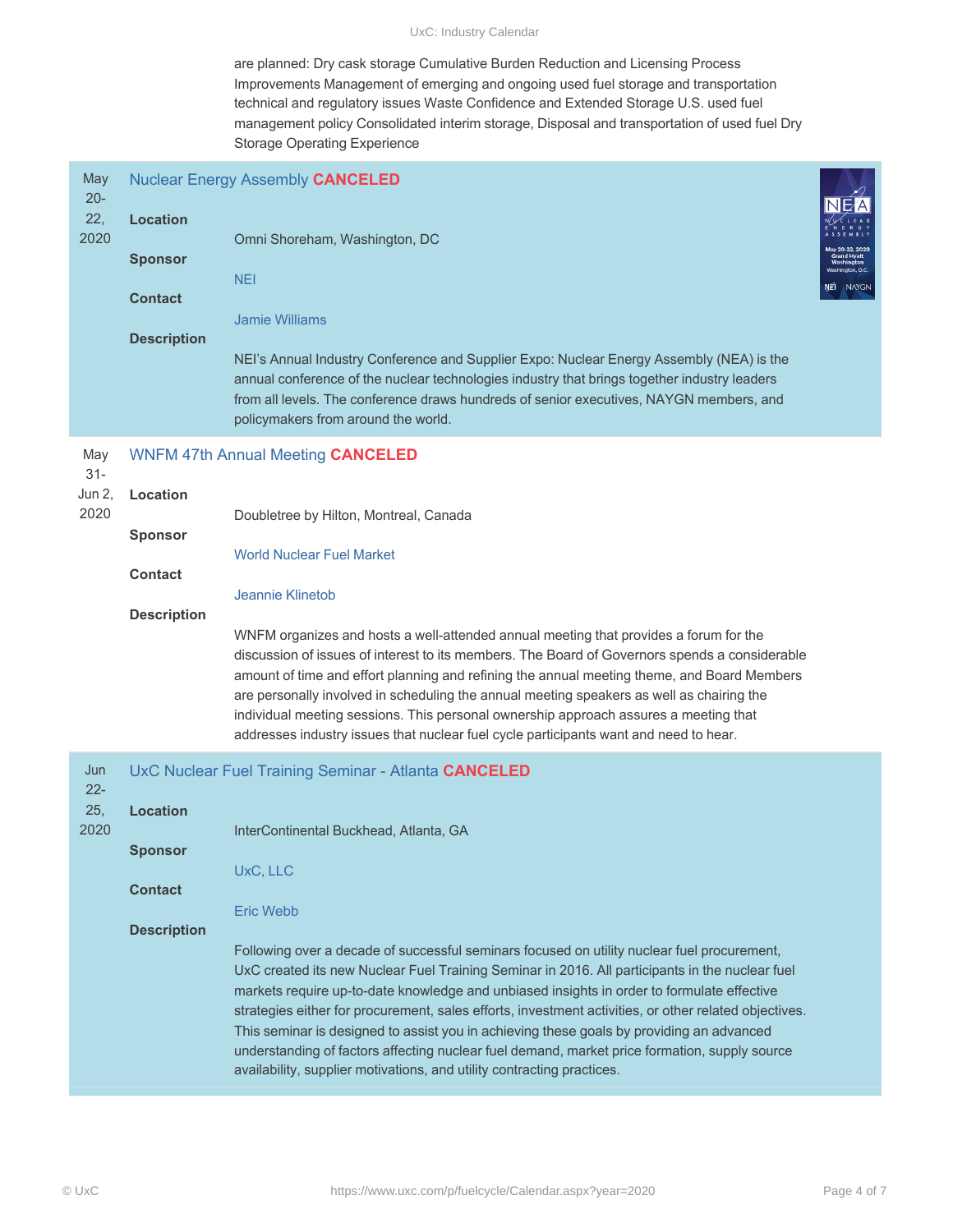| <b>Jul 13</b><br>$-14,$ |                        | The SMR & Advanced Reactor Summit "Virtual"                                                                                                                                                                                                                                                                                                                                                                                                                                                                                                                                                                                                                                                                                                                            |                                                                                             |
|-------------------------|------------------------|------------------------------------------------------------------------------------------------------------------------------------------------------------------------------------------------------------------------------------------------------------------------------------------------------------------------------------------------------------------------------------------------------------------------------------------------------------------------------------------------------------------------------------------------------------------------------------------------------------------------------------------------------------------------------------------------------------------------------------------------------------------------|---------------------------------------------------------------------------------------------|
| 2020                    | <b>Location</b>        | Virtual (Online Expo)                                                                                                                                                                                                                                                                                                                                                                                                                                                                                                                                                                                                                                                                                                                                                  | THE SMR 8<br>ADVANCED<br>REACTOR SUMMIT<br>Secure Your End-Use                              |
|                         | <b>Sponsor</b>         | <b>Nuclear Energy Insider - Reuters Events</b>                                                                                                                                                                                                                                                                                                                                                                                                                                                                                                                                                                                                                                                                                                                         | & Seize Market Sha<br>luly 13 - 14                                                          |
|                         | <b>Contact</b>         | <b>Kevin Anderson</b>                                                                                                                                                                                                                                                                                                                                                                                                                                                                                                                                                                                                                                                                                                                                                  | <b>A REUTERS</b>                                                                            |
|                         | <b>Description</b>     |                                                                                                                                                                                                                                                                                                                                                                                                                                                                                                                                                                                                                                                                                                                                                                        |                                                                                             |
|                         |                        | Moved to Virtual Even: The largest SMR & AR meeting point in the world with over 500 key<br>decision makers and industry leaders. Renowned as the most significant global meeting place<br>for SMR & ARI professionals, this is where they meet to learn, network and do business. With<br>the NuclearLink 1:1 matchmaking service bringing people closer than ever before, allow<br>#SMR2020 to make sure you get the opportunity to connect and build relationships with all the<br>major players. Whether you're exclusively focused in North America, or want to push on to the<br>UK, mainland Europe, Japan, Korea and further for exclusive case studies, regulatory updates<br>and the inside scoop on new and exciting markets, look no further than SMR2020. |                                                                                             |
| Jul<br>21,              |                        | <b>Nuclear Fuel Supply Forum</b>                                                                                                                                                                                                                                                                                                                                                                                                                                                                                                                                                                                                                                                                                                                                       |                                                                                             |
| 2020                    | <b>Location</b>        | Online                                                                                                                                                                                                                                                                                                                                                                                                                                                                                                                                                                                                                                                                                                                                                                 |                                                                                             |
|                         | <b>Sponsor</b>         | <b>NEI</b>                                                                                                                                                                                                                                                                                                                                                                                                                                                                                                                                                                                                                                                                                                                                                             |                                                                                             |
|                         | <b>Contact</b>         |                                                                                                                                                                                                                                                                                                                                                                                                                                                                                                                                                                                                                                                                                                                                                                        | Ņêi                                                                                         |
|                         | <b>Description</b>     | Nima Ashkeboussi                                                                                                                                                                                                                                                                                                                                                                                                                                                                                                                                                                                                                                                                                                                                                       |                                                                                             |
|                         |                        | This one-day forum will provide information on policy issues related to the nuclear fuel industry.<br>Speakers from key government agencies and organizations that shape policy will present the<br>latest insights on what lies ahead.                                                                                                                                                                                                                                                                                                                                                                                                                                                                                                                                |                                                                                             |
| <b>Jul 26</b><br>$-29,$ |                        | U.S. Women in Nuclear (WIN) Conference                                                                                                                                                                                                                                                                                                                                                                                                                                                                                                                                                                                                                                                                                                                                 |                                                                                             |
| 2020                    | <b>Location</b>        |                                                                                                                                                                                                                                                                                                                                                                                                                                                                                                                                                                                                                                                                                                                                                                        |                                                                                             |
|                         | <b>Sponsor</b>         | Online                                                                                                                                                                                                                                                                                                                                                                                                                                                                                                                                                                                                                                                                                                                                                                 | in Nuclear<br><b>Conference</b><br>July 26-29, 2020<br>Greater Richmond<br>Convention Cente |
|                         | <b>Contact</b>         | <b>NEI</b>                                                                                                                                                                                                                                                                                                                                                                                                                                                                                                                                                                                                                                                                                                                                                             | lichmond, Virginia                                                                          |
|                         | <b>Description</b>     | <b>Kaitlin Rekola</b>                                                                                                                                                                                                                                                                                                                                                                                                                                                                                                                                                                                                                                                                                                                                                  |                                                                                             |
|                         |                        | The 2020 U.S. Women in Nuclear conference is ideal for individuals working in any aspect of<br>nuclear energy, science, and technology throughout the United States. The conference provides<br>perspectives from national authorities on key issues, as well as ample professional<br>development opportunities for attendees. About U.S. WIN: U.S. Women in Nuclear is the<br>premier network of more than 8,000 women and men who work in nuclear- and radiation-<br>related fields around the country. To find out more about U.S. WIN, please visit the group's Web<br>site at www.winus.org.                                                                                                                                                                     |                                                                                             |
| Sep 8<br>$-9,$          | <b>Radwaste Summit</b> |                                                                                                                                                                                                                                                                                                                                                                                                                                                                                                                                                                                                                                                                                                                                                                        |                                                                                             |
| 2020                    | Location               |                                                                                                                                                                                                                                                                                                                                                                                                                                                                                                                                                                                                                                                                                                                                                                        |                                                                                             |
|                         | <b>Sponsor</b>         | Green Vally Ranch Resort, Henderson, NV, USA                                                                                                                                                                                                                                                                                                                                                                                                                                                                                                                                                                                                                                                                                                                           |                                                                                             |
|                         | <b>Contact</b>         | <b>Exchange Monitor</b>                                                                                                                                                                                                                                                                                                                                                                                                                                                                                                                                                                                                                                                                                                                                                |                                                                                             |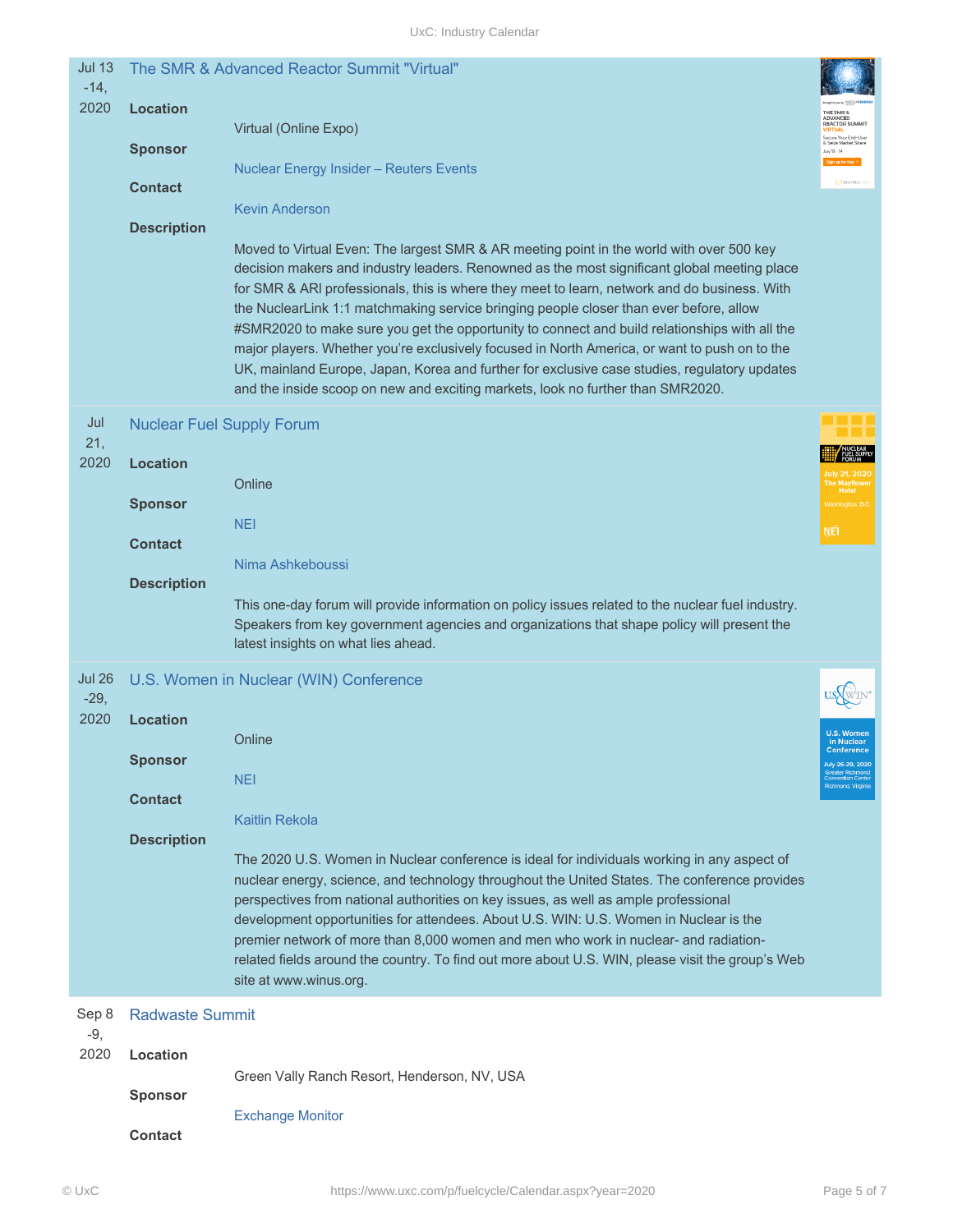# David Brumbach

### **Description**

The Radwaste Summit is an opportunity for industry and government to come together over the course of two days to connect for important discussions with their peers. This is a forum to discuss challenges and solutions to the management and disposition of radioactive waste, as well as a powerful relationship-building opportunity to reach some of the most influential government officials and organizations.

| Sep 9<br>$-11,$<br>2020      | <b>Location</b><br><b>Sponsor</b><br><b>Contact</b><br><b>Description</b> | <b>WNA Strategic eForum 2020</b><br>Park Plaza Westminster Bridge, London, UK<br><b>World Nuclear Association</b><br>Ana Rodriguez<br>Following the cancellation of the World Nuclear Association Symposium, the World Nuclear<br>Association will be hosting Strategic eForum 2020 that will consist of three panel discussion<br>(one per day lasting for approximately 60 minutes) covering a range of topics.                                                                                                                                                                                                                                                                                                                                                                                                                                                         | WORLD NUCLE |
|------------------------------|---------------------------------------------------------------------------|---------------------------------------------------------------------------------------------------------------------------------------------------------------------------------------------------------------------------------------------------------------------------------------------------------------------------------------------------------------------------------------------------------------------------------------------------------------------------------------------------------------------------------------------------------------------------------------------------------------------------------------------------------------------------------------------------------------------------------------------------------------------------------------------------------------------------------------------------------------------------|-------------|
| Sep<br>$10 -$<br>11,<br>2020 | Location                                                                  | <b>Decommissioning Strategy Forum</b><br>Green Valley Ranch Resort, Henderson, NV, USA                                                                                                                                                                                                                                                                                                                                                                                                                                                                                                                                                                                                                                                                                                                                                                                    |             |
|                              | <b>Sponsor</b><br><b>Contact</b><br><b>Description</b>                    | <b>Exchange Monitor</b><br>David Brumbach<br>Decommissioning strategies are an integral part of the safety and security of all nuclear waste<br>management initiatives. With 19 nuclear reactors undergoing decommissioning and several<br>others announcing closures dates, the market for decommissioning work continues to expand.<br>Hear from decommissioning experts, state and local regulatory officials and technology<br>providers at the first annual Decommissioning Strategy Forum to guide your insight on these<br>business opportunities.                                                                                                                                                                                                                                                                                                                 |             |
| Oct<br>$11 -$<br>14,<br>2020 | <b>Location</b><br><b>Sponsor</b><br><b>Contact</b><br><b>Description</b> | UxC Nuclear Fuel Training Seminar - Vienna CANCELED<br>Hilton Vienna Plaza, Vienna, Austria<br>Dependent on COVID-19 situation / 2021 reschedule possible<br>UxC, LLC<br><b>Eric Webb</b><br>Following over a decade of successful seminars focused on utility nuclear fuel procurement,<br>UxC created its new Nuclear Fuel Training Seminar in 2016. All participants in the nuclear fuel<br>markets require up-to-date knowledge and unbiased insights in order to formulate effective<br>strategies either for procurement, sales efforts, investment activities, or other related objectives.<br>This seminar is designed to assist you in achieving these goals by providing an advanced<br>understanding of factors affecting nuclear fuel demand, market price formation, supply source<br>availability, supplier motivations, and utility contracting practices. |             |

Oct Uranium 2020 - Virtual